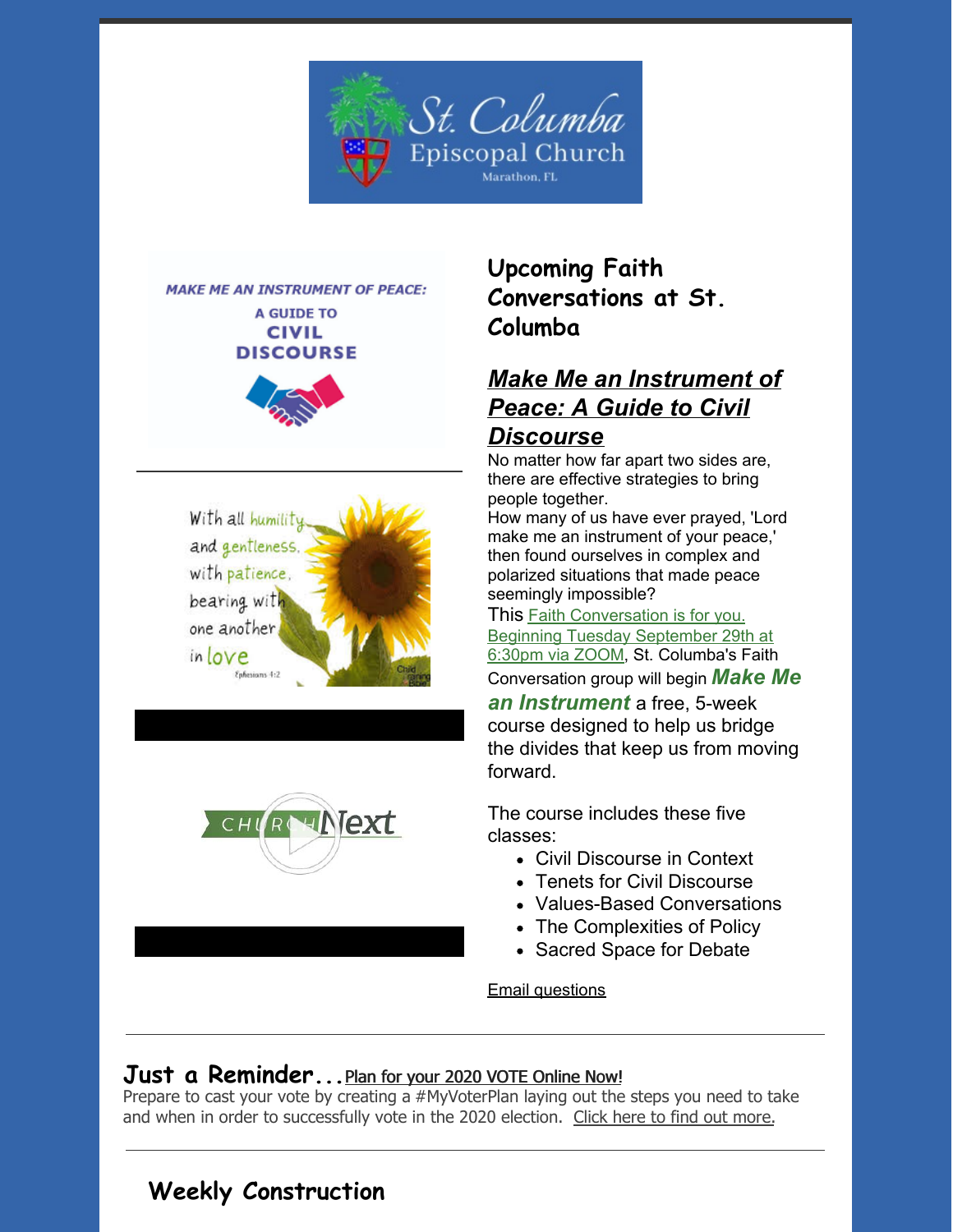**Pics**



## **Are the beautiful walls coming back?**

The wood walls were taken down with much care and love and are being carefully stored to return after the new music room and sacristy are built. The bathrooms will be a part of the new community kitchen addition that will be added to the west side of the parish hall.



Hurricane Irma tore down the canopy but we cleared out the poles! We are so excited to see the new sidewalk and covering that will be coming soon. It is almost time to say good-bye to the poles that have been helping to hold up the roof of the church. The new arches are being built and the new metal roof is on its way.





# **Ministry Spotlight**

The [Nearly](https://www.facebook.com/StColumbaThriftShop) New Thrift Shop

We are so excited to welcome our friends back to The Nearly New Thrift Shop. Our community has been a huge support and the reason for the success of the shop.

Thank you for your patience as we navigate the many challenges faced during the Covid-19 crisis. Racks and fixtures have been removed and the number of customers have been limited to support social distancing. All high touch surfaces are cleaned frequently. Hand sanitizer is available to

RenewalWorks "Please be patient, God is not finished with me yet."



#### **Formation Spotlight** *[RenewalWorks](https://renewalworks.org/resources/rw4me/) For Me*

[RenewalWorks](https://renewalworks.org/resources/rw4me/) For Me is a personal guide for the spiritual journey, providing coaching to help individuals grow.

It begins with a brief online survey which assesses where you are in your spiritual life, then you get an email with an explanation of the results, along with some tips for improving your spiritual journey.